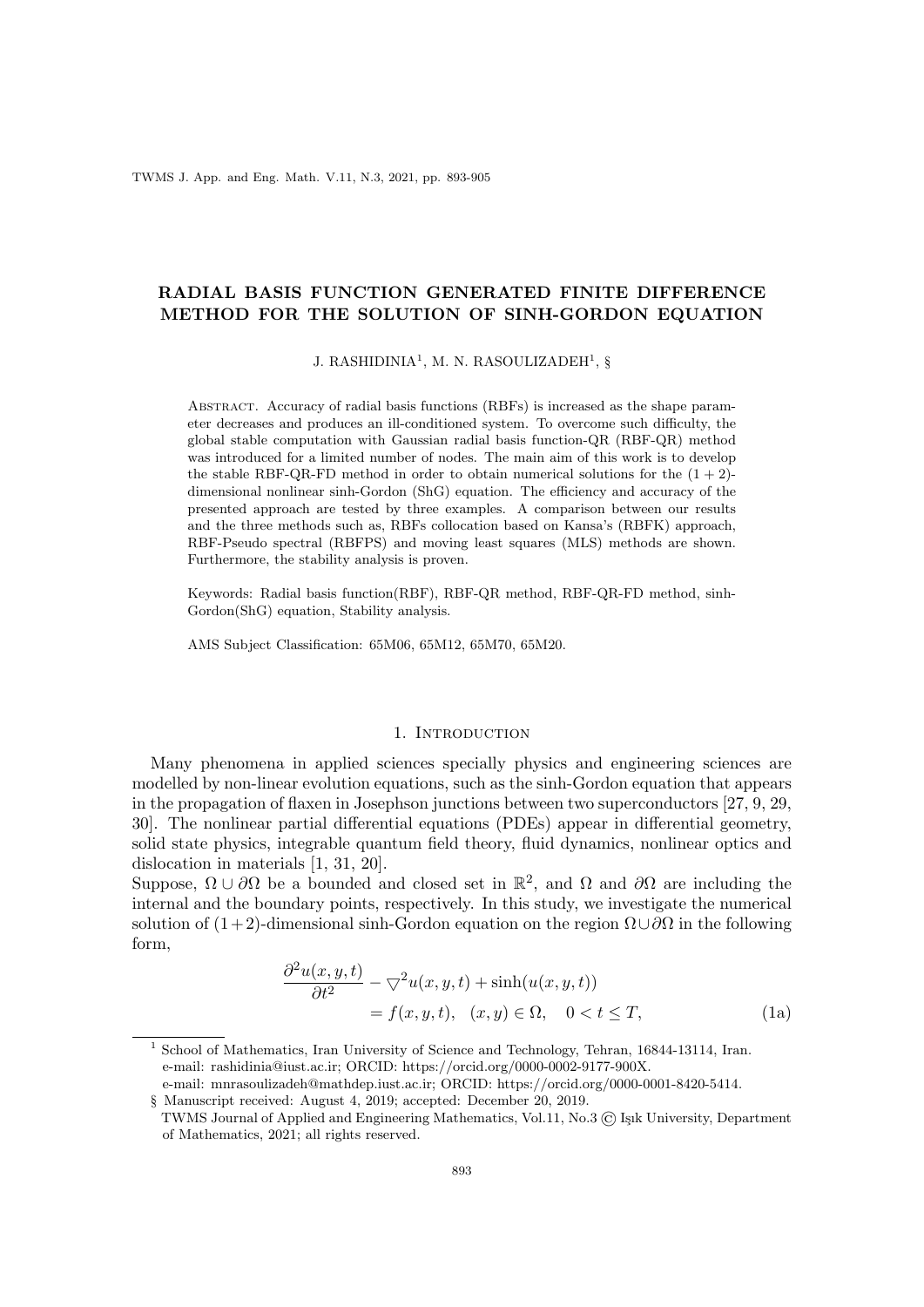with the initial conditions:

$$
u(x, y, 0) = g_1(x, y), \qquad (x, y) \in \Omega \cup \partial \Omega,
$$
 (1b)

$$
u_t(x, y, 0) = g_2(x, y), \qquad (x, y) \in \Omega \cup \partial \Omega,
$$
 (1c)

and the boundary condition

$$
u(x, y, t) = \Psi(x, y, t), \quad (x, y) \in \partial\Omega, \ 0 < t \leq T. \tag{1d}
$$

Where f,  $g_1$ ,  $g_2$  and  $\Psi$  are known continues functions and  $\bigtriangledown^2 = \frac{\partial^2}{\partial x^2} + \frac{\partial^2}{\partial y^2}$  is the Laplace operator.

Analytical methods are incapable of obtaining the solution to most PDEs and so the numerical methods to solve them have been widely developed [17, 18, 12, 10, 19, 14].

In the recent two decades, RBFs meshfree collocation methods have been widely used for obtaining the numerical solutions of PDEs [25, 6, 5, 24, 13, 21]. Some of important advantages of using RBFs method are spectral convergence rates, geometrical flexibility, computing derivatives and the ease of implementation in high dimensions. Although RBFs methods have a spectral accuracy, they often have a large linear system with dense, illcondition and full matrices. To overcome such difficulties, local RBF-FD methods were used [32, 2, 15, 4, 23, 22]. These methods have a sparse matrices and well conditioned system. The best accuracy of RBFs is often obtained when the flat RBFs are used, meaning that the shape parameter of RBFs becomes small. In practice, when the shape parameter decreases, the arising coefficient matrix becomes very ill-conditioned. To solve such dificulties the RBF-QR method was introduced for flat Gaussian RBFs [8, 7, 11]. The main purpose of this work is to develop the local RBF-QR-FD method to solve ShG equation as a time-dependent PDEs and doing a comparison with methods in [3]. When the number of nodes are more than thousands, the system matrix becomes ill-conditioned and not stable for time dependent PDEs. Thus, we use RBF-QR-FD method which is computing the weights by RBF-QR method instead of RBFs.

### 2. Collocation methods

Let  $X = {\underline{x_1, x_2, \dots, x_N}} \subseteq \mathbb{R}^d$ , be a set of N distinct points with given scalar values  $f_i$  for  $i = 1, 2, ..., N$ .

# 2.1. RBF collocation method. The RBF interpolation is defined as

$$
s(\underline{x}, \varepsilon) = \sum_{j=1}^{N} \lambda_j \phi_j(\underline{x}), \qquad (2)
$$

where  $\phi_j(\underline{x}) = \phi(||\underline{x} - \underline{x}_j||, \varepsilon), ||.||$  is the Euclidean norm,  $\varepsilon$  is the shape parameter and  $\phi$ is the radial function. To determine  $\{\lambda_j\}_{j=1}^N$ , the collocation method is used.

$$
s(\underline{x}_i, \varepsilon) = f_i, \qquad i = 1, \cdots, N. \tag{3}
$$

The Eq. (3) leads to a linear system of equations as

$$
A_{\phi} \lambda = f,\tag{4}
$$

where

$$
\lambda = \begin{bmatrix} \lambda_1 \\ \lambda_2 \\ \vdots \\ \lambda_N \end{bmatrix}, \quad f = \begin{bmatrix} f_1 \\ f_2 \\ \vdots \\ f_N \end{bmatrix}, \quad A_{\phi, ij} = \phi_j(\underline{x}_i), \quad i, j = 1, \cdots, N.
$$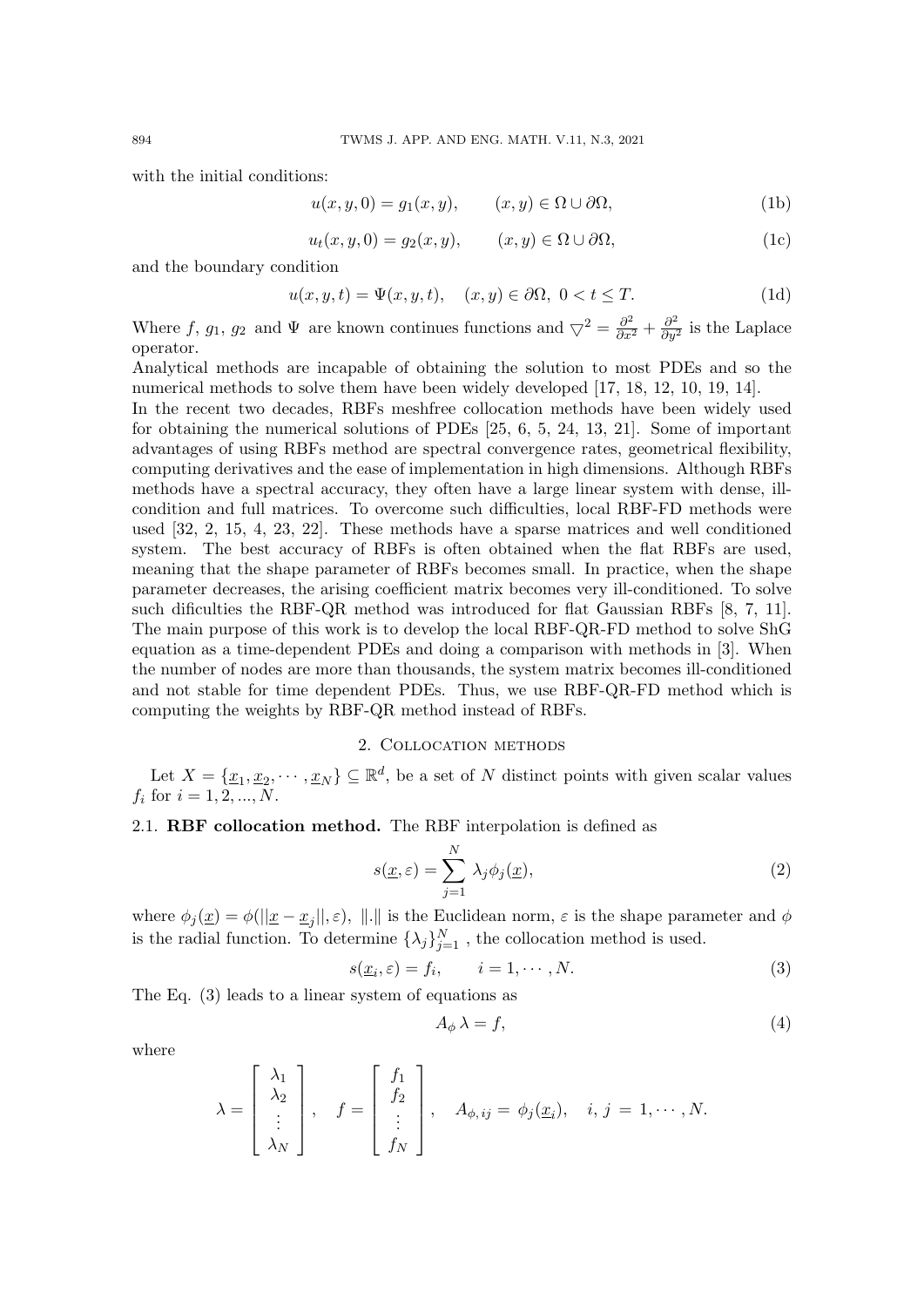The non-singularity of the matrix  $A_{\phi}$  for some RBFs were shown by Micchelli in [16].

2.2. **RBF-QR collocation method.** The best accuracy in Eq.  $(2)$  is often obtained by RBFs when the shape parameter  $\epsilon$  is small. But in practice, when the shape parameter decreases toward zero, the matrix  $A_{\phi}$  in Eq. (4) becomes nearly singular and ill-conditioned. To overcome such difficulty, the RBF-QR method provided well-conditioned algorithm for Gaussian RBFs,  $\phi(r) = e^{-(\varepsilon r)^2}$ . For this purpose, in the RBF-QR method, an expansion of the Gaussian RBFs basis in terms of combination of Chebyshev polynomials, powers of polynomial and trigonometric functions truncated at  $M \geq N$  has been used as:

$$
\begin{bmatrix}\n\phi_1(\underline{x}) \\
\phi_2(\underline{x}) \\
\vdots \\
\phi_N(\underline{x})\n\end{bmatrix}\n\approx\n\begin{bmatrix}\nc_1(\underline{x}_1) & c_2(\underline{x}_1) & \dots & c_M(\underline{x}_1) \\
c_1(\underline{x}_2) & c_2(\underline{x}_2) & \dots & c_M(\underline{x}_2) \\
\vdots & \vdots & \vdots & \vdots \\
c_1(\underline{x}_N) & c_2(\underline{x}_N) & \dots & c_M(\underline{x}_N)\n\end{bmatrix}\n\begin{bmatrix}\nd_1 & 0 & \dots & 0 \\
0 & d_2 & \dots & 0 \\
\vdots & \vdots & \vdots & \vdots \\
0 & 0 & \dots & d_M\n\end{bmatrix}\n\begin{bmatrix}\nV_1(\underline{x}) \\
V_2(\underline{x}) \\
\vdots \\
V_M(\underline{x})\n\end{bmatrix}.
$$
\n(5)

In the above equation, the elements of the matrix  $D_{M\times M}$ ,  $d_k = O(\epsilon^{2m_k})$  and  $(m_k \leq$  $m_{k+1}$ , and the elements of  $C_{N\times M}$  and  $V_{M\times 1}$  are  $O(1)$  and  $M \geq N$  (for more details see [7, 11]). Matrix C is factorized as  $C = QR = Q(R_1, R_2)$ , where  $R_1$  is the upper triangular matrix contains N first columns of R and  $R_2$  contains the remaining  $(M - N)$  columns. The diagonal matrix D partitioned as diagonal blocks  $D_1$  and  $D_2$  of size  $N \times N$  and  $(M - N) \times (M - N)$  respectively. Now, new bases  $\psi_j(\underline{x})$  instead of  $\phi_j(\underline{x})$  are obtained as follows:

$$
\begin{bmatrix}\n\psi_1(\underline{x}) \\
\psi_2(\underline{x}) \\
\vdots \\
\psi_N(\underline{x})\n\end{bmatrix} = D_1^{-1} R_1^{-1} Q^T\n\begin{bmatrix}\n\phi_1(\underline{x}) \\
\phi_2(\underline{x}) \\
\vdots \\
\phi_N(\underline{x})\n\end{bmatrix} \approx \begin{bmatrix}\nI_N & \tilde{R}\n\end{bmatrix}\n\begin{bmatrix}\nV_1(\underline{x}) \\
V_2(\underline{x}) \\
\vdots \\
V_M(\underline{x})\n\end{bmatrix},\n\tag{6}
$$

where  $\tilde{R} = D_1^{-1} R_1^{-1} R_2 D_2$  is the correction matrix that dues to scaling the coefficients included only non-negative powers of  $\varepsilon$ . By using transpose of Eq. (6) at all nodes  $\underline{x}_i, i = 1, \dots, N$ , interpolation matrix according to new basis  $\psi_j(\underline{x})$  can be computed as  $A_\psi=V \left[\begin{array}{c} I_N \ \tilde{p} T \end{array}\right]$  $\tilde{R}^T$ , with the elements  $a_{ij} = \psi_j(\underline{x}_i)$  and  $v_{ij} = v_j(\underline{x}_i)$ . Thus, like Eqs.(2) and (4) in RBF method, interpolation formula and system matrix of

the RBF-QR method are as follows:

$$
s(\underline{x}, \varepsilon) = \sum_{j=1}^{N} \mu_j \psi_j(\underline{x}), \qquad A_{\psi} \mu = f,\tag{7}
$$

where  $\mu = \begin{bmatrix} \mu_1 & \cdots & \mu_N \end{bmatrix}^T$  is the unknown coefficients vector of RBF-QR interpolation method that is computed from the above system.

From Eq. (6) the action of a linear differential operator can be computed by the RBF-QR basis. Suppose  $\mathcal L$  be a differential linear operator. Since R is independent of  $x$ , then it is possible to obtain  $\mathcal{L}\psi_i(\underline{x})$  from Eq. (6) as

$$
\begin{bmatrix}\n\mathcal{L}\psi_1(\underline{x}) \\
\mathcal{L}\psi_2(\underline{x}) \\
\vdots \\
\mathcal{L}\psi_N(\underline{x})\n\end{bmatrix} = \begin{bmatrix}\nI_N & \tilde{R}\n\end{bmatrix} \begin{bmatrix}\n\mathcal{L}V_1(\underline{x}) \\
\mathcal{L}V_2(\underline{x}) \\
\vdots \\
\mathcal{L}V_M(\underline{x})\n\end{bmatrix}.
$$
\n(8)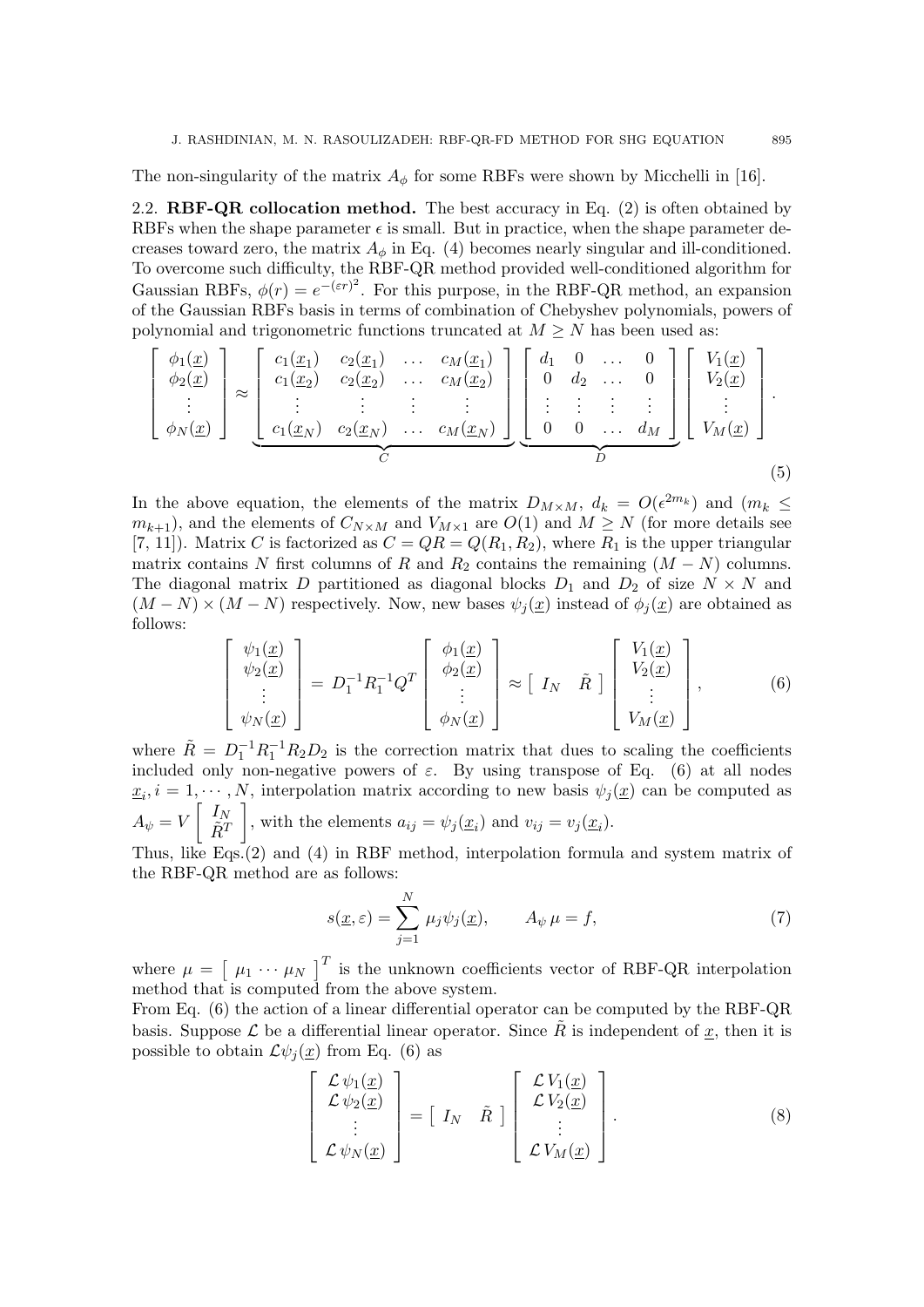2.3. **RBF-FD collocation method.** Suppose  $I_i = \{ \underline{x}_{i_1}, \underline{x}_{i_2}, \cdots, \underline{x}_{i_{n_i}} \}$  be a stencil of  $\underline{x}_i$ and  $\mathcal L$  be a linear differential operator. We want to find  $w = (w_1, w_2, \dots, w_{n_i})$  such that

$$
\mathcal{L}u(\underline{x}_i) = \sum_{j=1}^{n_i} w_j u(x_{i_j}), \qquad (9)
$$

where  $\underline{x}_i = \underline{x}_{i_1}$  is the center node of stencil  $I_i$ . By using  $\phi_{i_j}(x) = \phi(\|\underline{x} - \underline{x}_{i_j}\|), j =$  $1, \dots, n_i$ , instead of  $u(x)$  in Eq.(9), the weights can be computed from the following system:

$$
A_{\phi} \underline{w} = \underline{l} \,, \tag{10}
$$

where

$$
\underline{w} = \begin{bmatrix} w_1 \\ w_2 \\ \vdots \\ w_{n_i} \end{bmatrix}, \underline{l} = \begin{bmatrix} \mathcal{L}\phi_{i_1}(\underline{x})|_{\underline{x}=\underline{x}_i} \\ \mathcal{L}\phi_{i_2}(\underline{x})|_{\underline{x}=\underline{x}_i} \\ \vdots \\ \mathcal{L}\phi_{i_{n_i}}(\underline{x})|_{\underline{x}=\underline{x}_i} \end{bmatrix}, \quad A_{\phi,rs} = \phi_{i_r}(\underline{x}_{i_s}), \quad r, s = 1, \cdots, n_i. \quad (11)
$$

The weights  $w_1, w_2, \cdots w_{n_i}$  can be determined from the above system.

2.4. RBF-QR-FD collocation method. The best accuracy of RBF-FD method in Eq. (9) is often obtained when  $\epsilon$  is small, but the matrix  $A_{\phi}$  in Eq. (10), becomes nearly singular and ill-conditioned. To overcome such difficulty, in the RBF-QR-FD method RBF-QR bases  $\psi_{i_j}(\underline{x})$  and  $\mathcal{L}\,\psi_{i_j}(\underline{x})$  from Eqs. (6) and (8) are used instead of Eq. (11). Thus

$$
A_{\psi} \underline{w}_{\psi} = \underline{l}_{\psi} \,, \tag{12}
$$

where

$$
\underline{w}_{\psi} = \begin{bmatrix} w_1 \\ w_2 \\ \vdots \\ w_{n_i} \end{bmatrix}, \underline{l}_{\psi} = \begin{bmatrix} \mathcal{L}\psi_{i_1}(\underline{x})|_{\underline{x}=\underline{x}_i} \\ \mathcal{L}\psi_{i_2}(\underline{x})|_{\underline{x}=\underline{x}_i} \\ \vdots \\ \mathcal{L}\psi_{i_{n_i}}(\underline{x})|_{\underline{x}=\underline{x}_i} \end{bmatrix}, \quad A_{\psi,rs} = \psi_{i_r}(\underline{x}_{i_s}), \quad r, s = 1, \cdots, n_i. \quad (13)
$$

The weights  $\underline{w}_{\psi}$  in Eq. (13) that computed by RBF-QR bases, are the RBF-QR-FD weights.

#### 3. Description of the Method

The implementation details of the RBF-QR-FD method for obtaining numerical solutions of ShG equation are described in this section.

Firstly,  $m + 1$  distinct points  $t_j = jk$ ,  $j = 0, 1, \dots, m$  with time step k are chosen. Then, the central FD and  $\theta$ -weighted  $(0 < \theta \leq \frac{1}{2})$  $(\frac{1}{2})$  methods are applied over three consecutive time steps  $t_{j-1}, t_j, t_{j+1}$  on Eq.(1a) as

$$
\frac{u^{j-1} - 2 u^j + u^{j+1}}{k^2} - \left(\theta \nabla^2 u^{j+1} + (1 - 2\theta) \nabla^2 u^j + \theta \nabla^2 u^{j-1}\right) + \sinh(u^j) = f(x, y, t_j), \quad \text{for } \underline{x} = (x, y) \in \Omega,
$$
 (14a)

$$
u^{j} = \Psi(x, y, t_{j}), \quad for \underline{x} = (x, y) \in \partial \Omega,
$$
\n(14b)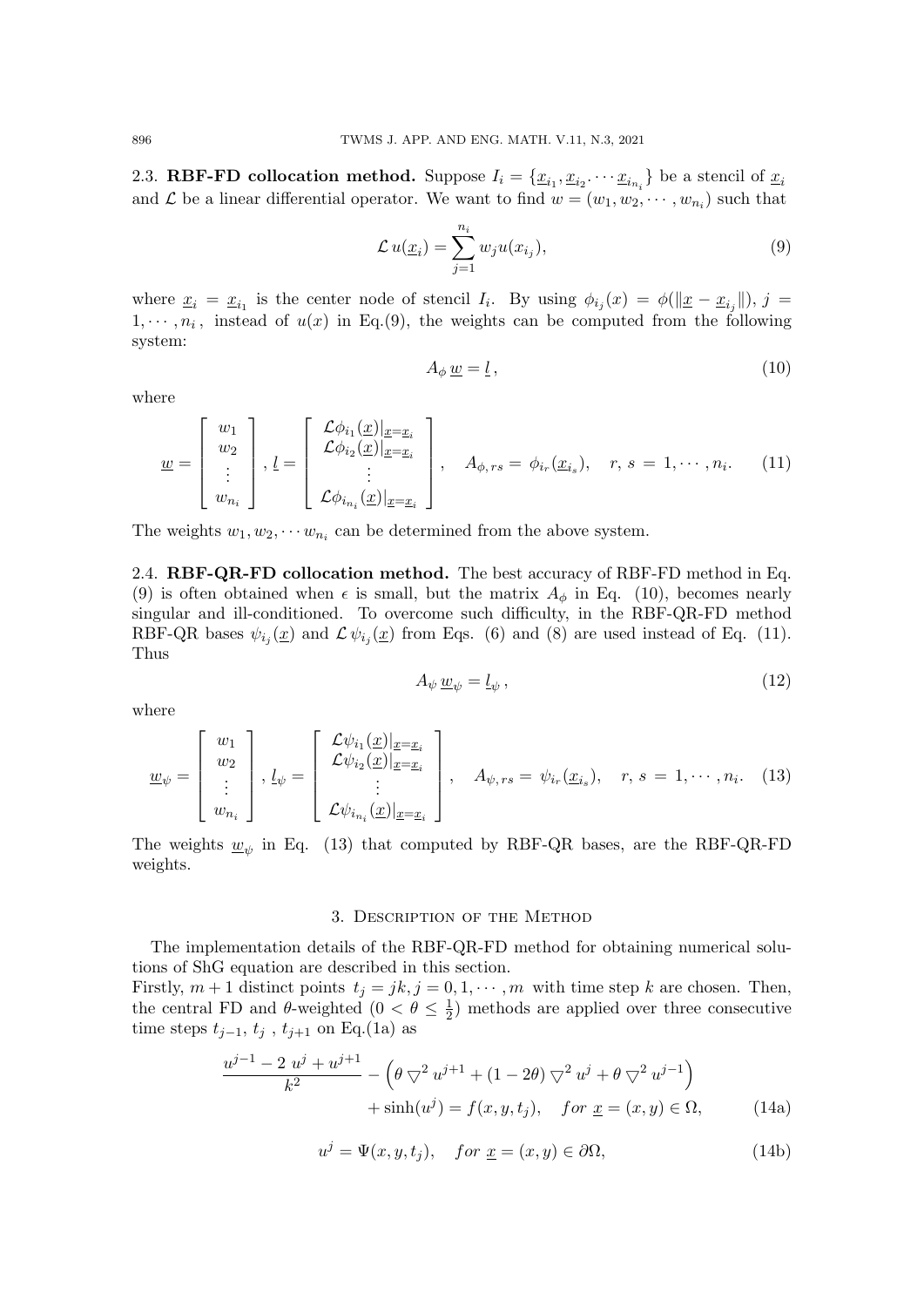where  $j = 0, 1, \dots, (m - 1)$  and  $u^{j} = u(\underline{x}, t_{j}) = u(x, y, t_{j}).$ Eq. (14a) can be rewritten as:

$$
\left(1 - \theta k^2 \nabla^2\right) u^{j+1} = \left(2 + (1 - 2\theta) k^2 \nabla^2\right) u^j - \left(1 - \theta k^2 \nabla^2\right) u^{j-1} - k^2 \sinh(u^j) + k^2 f(x, y, t_j), \quad \text{for } \underline{x} = (x, y) \in \Omega. \tag{15}
$$

Now, N distinct collocation nodes  $X = \{x_1, x_2, \cdots, x_N\}$  are chosen in set  $\Omega \cup \partial \Omega$  in which  $\underline{x}_i = (x_i, y_i), i = 1, \cdots, N_1$  are the  $N_1$  interior points and  $\underline{x}_i, i = N_1 + 1, \cdots, N$  are the  $N_2$  boundary points.

For each point  $\underline{x}_i$ , stencil  $I_i = \{ \underline{x}_j \in X : ||x_j - x_i|| \leq R \} = \{ \underline{x}_{i_1}, \underline{x}_{i_2}, \cdots, \underline{x}_{i_{n_i}} \}$  in support radius R is chosen. Let's assume  $\underline{x}_i = \underline{x}_{i_1}$   $(i = i_1)$  without loss of generality. For each node  $\underline{x}_i$  and its stencil  $I_i$ , the weights  $\underline{w}_{xx,i} = [w_{xx,i1}, \cdots, w_{xx,in_i}]^T$  and  $\underline{w}_{yy,i} =$  $[w_{yy,i1}, \cdots, w_{yy,in_i}]^T$  corresponding to  $\frac{\partial^2}{\partial x^2}$  and  $\frac{\partial^2}{\partial y^2}$  will be determined by using RBF-QR-FD method Eq. (12). Thus the weights  $\underline{w}_i = [w_{i1}, \cdots, w_{in_i}]^T$  for  $\nabla^2$  can be determined by summing up  $\underline{w}_{xx,i}$  and  $\underline{w}_{yy,i}$  as

$$
\nabla^2 u^v(\underline{x}_i) = \sum_{s=1}^{n_i} w_{is} u^v_{is}, \quad i = 1, \cdots, N_1, \ v = j - 1, j, j + 1,
$$
\n(16)

where  $u_{i_s}^v = u(\underline{x}_{i_s}, t_v)$ . The weights  $w_{i_s}$  are only dependent on stencil nodes. Applying the collocation methods on interior nodes in Eq. (15) and using Eq. (16) concluded that

$$
u_i^{j+1} - \theta k^2 \left( \sum_{s=1}^{n_i} w_{is} u_{i_s}^{j+1} \right) = 2u_i^j + (1 - 2\theta) k^2 \left( \sum_{s=1}^{n_i} w_{is} u_{i_s}^j \right)
$$

$$
- \left( u_i^{j-1} - \theta k^2 \left( \sum_{s=1}^{n_i} w_{is} u_{i_s}^{j-1} \right) \right) - k^2 \sinh(u_i^j) + k^2 f(x_i, y_i, t_j). \tag{17}
$$

Eq.(17) and Eq.(14b) lead to the following  $N \times N$  system:

$$
(1 - \theta k^2 w_{i1})u_i^{j+1} - (\theta k^2 w_{i2})u_{i_2}^{j+1} - \dots - (\theta k^2 w_{in_i})u_{i_{n_i}}^{j+1} =
$$
  
\n
$$
(2 + (1 - 2\theta) k^2 w_{i1})u_i^j + ((1 - 2\theta) k^2 w_{i2})u_{i_2}^j + \dots + ((1 - 2\theta) k^2 w_{in_i})u_{i_{n_i}}^j
$$
  
\n
$$
- ((1 - \theta k^2 w_{i1})u_i^{j-1} - (\theta k^2 w_{i2})u_{i_2}^{j-1} - \dots - (\theta k^2 w_{in_i})u_{i_{n_i}}^{j-1})
$$
  
\n
$$
- k^2 \sinh(u_i^j) + k^2 f(x_i, y_i, t_j), \qquad i = 1, \dots, N_1,
$$
\n(18a)

$$
u_i^{j+1} = \Psi(x_i, y_i, t_{j+1}), \qquad i = N_1 + 1, \cdots, N.
$$
 (18b)

By partitioning the vector  $U^{j+1} = [u_1^{j+1}]$  $j+1, u_2^{j+1}$  $x_2^{j+1}, \cdots, u_N^{j+1}$  $\binom{j+1}{N}$ <sup>T</sup> =  $\binom{U_1^{j+1}}{N}$  $U_1^{j+1}, U_2^{j+1}]^T$ , where  $U_1^{j+1} =$  $[u_1^{j+1}]$  $j+1, u_2^{j+1}$  $x_2^{j+1}, \cdots, u_{N_1}^{j+1}$  $[y_{N_1}^{j+1}]^T$  and  $U_2^{j+1} = [u_{N_1+1}^{j+1}, \cdots, u_N^{j+1}]$  $\binom{j+1}{N}$  correspond to the internal and boundary nodes, the matrix form of  $Eq.(18)$  will be written as:

$$
U_2^{j+1} = Si^{j+1},
$$
  
\n
$$
A_1 U_1^{j+1} = B_1 U_1^j - A_1 U_1^{j-1} - S^j + F^j
$$
  
\n
$$
+ B_2 U_2^j - A_2 (U_2^{j+1} + U_2^{j-1}), \quad j = 1, 2, \dots, (m-1),
$$
\n(19)

where sparse matrices  $A_{N\times N}$  and  $B_{N_1\times N}$  with blocks  $A_{N\times N} = \begin{bmatrix} A_1 & A_2 \ 0 & I_N \end{bmatrix}$  $0$   $I_{N_2}$  $\Big\}, B_{N_1 \times N} =$ [B<sub>1</sub> B<sub>2</sub>] correspond to internal and boundary points, and  $N_1 \times 1$  known vectors  $S^j$ ,  $Si^{j+1}$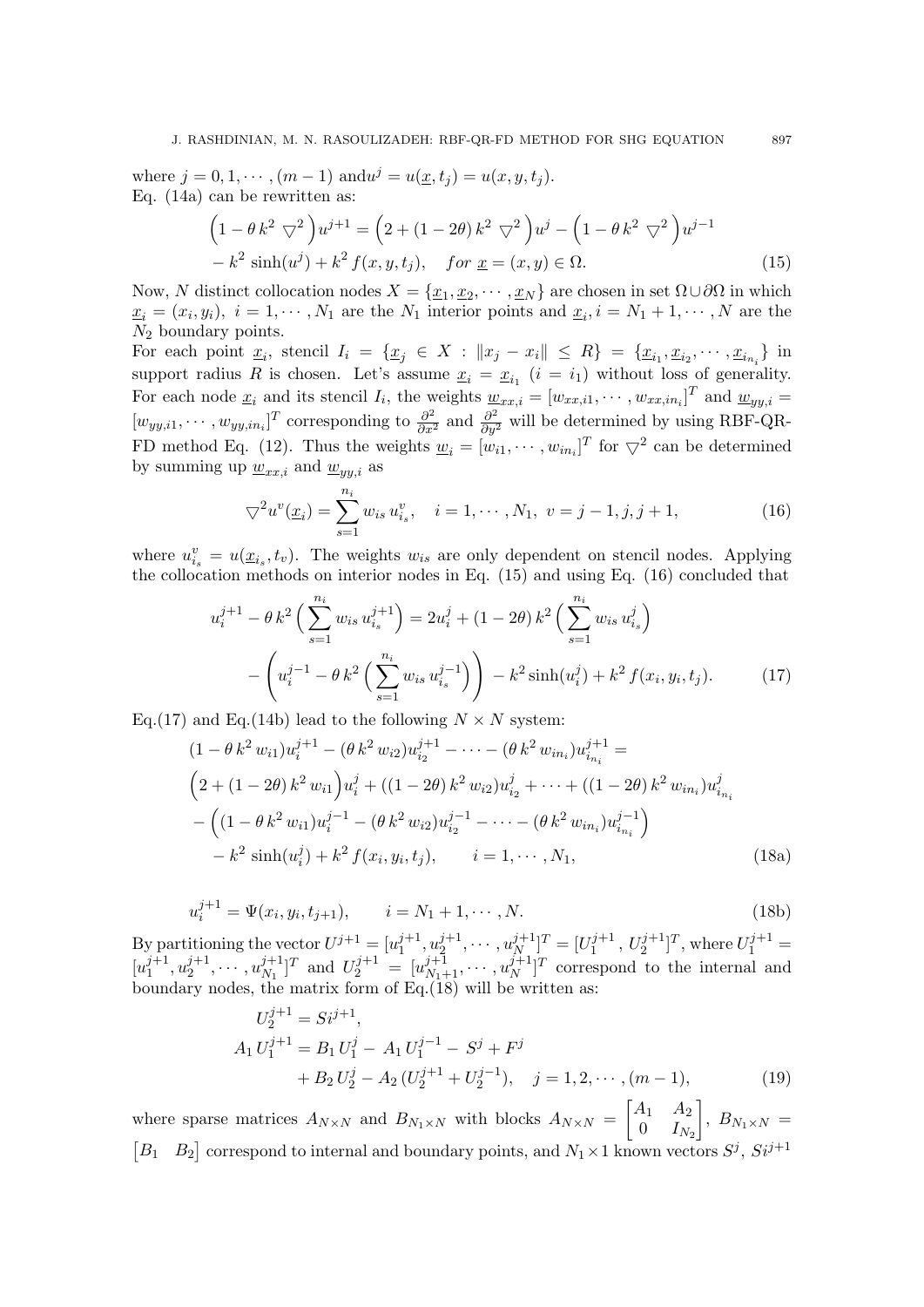and  $F^j$  are as follows:

$$
A_{ii} = 1 - \theta k^2 w_{i1}, \quad B_{ii} = 2 + (1 - 2\theta) k^2 w_{i1},
$$
  
\n
$$
A_{i i_s} = -\theta k^2 w_{i s}, \quad B_{i i_s} = (1 - 2\theta) k^2 w_{i s},
$$
  
\n
$$
S_i^j = k^2 \sinh(u_i^j), \quad F_i^j = k^2 f(x_i, y_i, t_j),
$$
  
\n
$$
i = 1, \dots, N_1, \quad s = 2, \dots, n_i, \quad j = 1, 2, \dots, (m - 1),
$$
\n(20)

$$
A_{ii} = 1, \quad Si_i^{j+1} = \Psi(x_i, y_i, t_{j+1}), \quad i = N_1 + 1, \cdots, N, \ j = 1, 2, \cdots, (m-1).
$$

The other elements of vectors and matrices are equal zero. When in Eq. (18a)  $j = 0$ , Eq. (1c) and central FD method at  $t = 0$  are used to remove  $u_{i_s}^{-1}$ . Thus,

$$
u_{i_s}^{-1} = u_{i_s}^1 - 2 k g_2(\underline{x}_{i_s}), \quad i = 1, \cdots, N, \ s = 1, \cdots n_i.
$$
 (21)

By substituting Eq. (21) into Eq. (18a) for  $j = 0$ , the matrix form of linear systems at the time level  $t_0 = 0$  will be obtained as:

$$
U_2^1 = Si^1,
$$
  
\n
$$
(2A_1) U_1^1 = B_1 U_1^0 + G^0 - S^0 + F^0 + B_2 U_2^0 - (2A_2) U_2^1,
$$
\n
$$
(22)
$$

where  $G_i^0 = 2k(1 - k^2\theta w_{i1}) g_2(\underline{x}_{i_1}) - 2\theta k^3 \sum_{i=1}^{n_i}$  $\sum_{s=2} w_{is} g_2(\underline{x}_{i_s}), i = 1, \cdots, N_1$  and the other vectors and matrices are as in Eq. (20) with  $j = 0$ .

Therefore, for applying RBF-QR-FD method to solve ShG equation, first we use the Eq. (22) to start the method and then by using Eq. (19), the result at any time level j can be obtained.

**Remark 3.1.** If  $i_s \in I_i$ ,  $||\underline{x}_{i_s} - \underline{x}_i|| \leq R$  then  $i \in I_{i_s}$ . Since  $w_{is}$  only depends on distance between  $\underline{x}_i$  and  $\underline{x}_i$ , the matrix  $A_1$  is symmetric and so its eigenvalues are real.

## 4. Stability analysis

In this section the stability analysis of the presented method is investigated. The Eq. (19) can be written as

$$
U_1^{j+1} = A_1^{-1} B_1 U_1^j - I U_1^{j-1} + A_1^{-1} b^j,
$$
\n(23)

where  $b^j = -S^j + F^j + B_2 U_2^j - A_2 (U_2^{j+1} + U_2^{j-1})$  $\binom{2}{2}$ . Also Eq. (23) can be written as,

$$
\begin{bmatrix} U_1^{j+1} \\ U_1^j \end{bmatrix} = \begin{bmatrix} A_1^{-1} B_1 & -I_{N_1} \\ I_{N_1} & 0 \end{bmatrix} \begin{bmatrix} U_1^j \\ U_1^{j-1} \end{bmatrix} + \begin{bmatrix} A_1^{-1} & 0 \\ 0 & 0 \end{bmatrix} \begin{bmatrix} b^j \\ 0 \end{bmatrix}.
$$
 (24)

By setting  $V^{j+1} = \begin{bmatrix} U_1^{j+1} \\ I_{ij} \end{bmatrix}$ 1  $U_1^j$ 1  $\bigg|_1 P = \begin{bmatrix} A_1^{-1} B_1 & -I_{N_1} \\ I & 0 \end{bmatrix}$  $I_{N_1}$  0 and  $\overline{b}^j = \begin{bmatrix} A_1^{-1} & 0 \\ 0 & 0 \end{bmatrix} \begin{bmatrix} b^j \\ 0 \end{bmatrix}$ 0  $\Big]$ , Eq. (24) can be written as the two time levels form as

$$
V^{j+1} = PV^{j} + \overline{b}^{j}, \quad j = 0, 1, \cdots, m - 1.
$$
 (25)

**Theorem 4.1.** Suppose that spectral radius of matrix P is defined by  $\rho(P) = \max\{|\lambda| : P\}$  $P(x) = \lambda x, x \neq 0$ . If  $\theta = \frac{1}{2}$  $\frac{1}{2}$  and  $\rho(A_1^{-1}) \leq 1$ , then presented method Eq. (25) is stable.

*Proof.* Choosing  $\theta = \frac{1}{2}$  $\frac{1}{2}$  in Eq. (20) concludes that  $B = 2I$ , thus  $P = \begin{bmatrix} 2A_1^{-1} & -I \\ I & 0 \end{bmatrix}$  $I \qquad 0$  . Suppose  $\mu$  is an arbitrary eigenvalue of  $A_1$  (since  $A_1$  is symmetric thus  $\mu$  is real) and so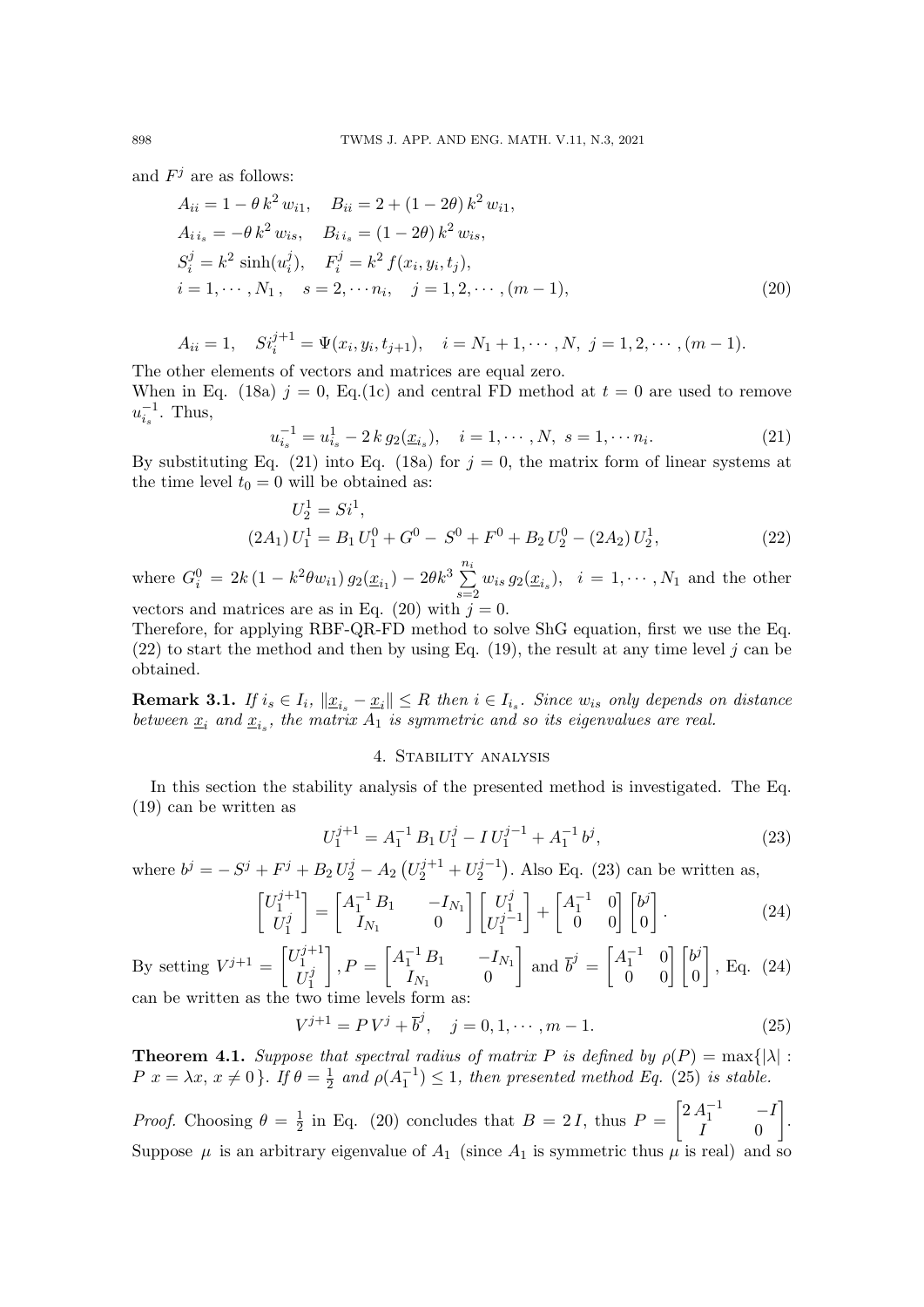1  $\frac{1}{\mu}$  is an arbitrary eigenvalue of  $A_1^{-1}$ . Therefore, the corresponding eigenvalue of P is the eigenvalue of the matrix  $H = \begin{bmatrix} \frac{2}{\mu} & -1 \\ 1 & 0 \end{bmatrix}$  [28]. So,

$$
det(P - \lambda I) = det(H - \lambda I) = \lambda^2 - \frac{2}{\mu}\lambda + 1 = 0,
$$

thus  $\lambda_1, \lambda_2 = \frac{1}{\mu}$  $\frac{1}{\mu}$   $\pm$  $\sqrt{1-\mu^2}$  $\frac{1-p^2}{\mu}$  are the eigenvalues of P. On the other hand, since  $\lim_{k\to 0} A = I$  and determinant is continuous function of k, then  $\lim_{k\to 0} \mu = 1$ , thus for small values of k,  $\mu > 0$ . If  $0 < \mu < 1$ , then  $\rho(P) = \max\{|\lambda_1|, |\lambda_2|\} \geq \frac{1}{\mu} > 1$ , and our method is not stable. But if  $\rho(A_1^{-1}) \leq 1$ , then  $\frac{1}{\rho} \leq 1$  and  $\mu \geq 1$ . Hence, the eigenvalues of P are complex, i. e.,  $\lambda_1, \lambda_2 = \frac{1}{u}$  $\frac{1}{\mu} \pm i \frac{\sqrt{\mu^2-1}}{\mu}$  $\mu^{2}-1$  and  $\rho(P) = max\{|\lambda_1|, |\lambda_2|\} = 1$  and the proof is complete.

**Theorem 4.2.** Our presented method for small values of  $k$  is stable.

Proof. Since,  $\lim_{k\to 0} A_{1,ii} = \lim_{k\to 0} (1-\theta k^2 w_{i1}) = 1$ ,  $\lim_{k\to 0} A_{1,ii_j} = \lim_{k\to 0} (-\theta k^2 w_{ij}) =$ 0,  $\lim_{k\to 0} B_{1,ii} = \lim_{k\to 0} (2 + (1 - \theta) k^2 w_{i1}) = 2$ , and  $\lim_{k\to 0} B_{1,ii_j} = \lim_{k\to 0} ((1 \theta(k^2 w_{ij}) = 0$ . Then,  $\lim_{k \to 0} A_1 = I$ ,  $\lim_{k \to 0} B_1 = 2 I$  and  $P = \begin{bmatrix} 2I & -I \\ I & 0 \end{bmatrix}$  $I \qquad 0$  $\Big]$ . So, as we shown in the previous theorem,  $H = \begin{bmatrix} 2 & -1 \\ 1 & 0 \end{bmatrix}$  and then  $det(P - \lambda I) = det(H - \lambda I)$  $\lambda^2 - 2\lambda + 1 = 0$ . Therefore, the eigenvalues of P are  $\lambda_1, \lambda_2 = 1$  and  $\rho(P) = 1$ , then the proof is complete.

### 5. Numerical illustrations

To confirm the accuracy and efficiency of the proposed method, three examples are considered in this section. The comparison of  $L_{\infty}$  and RMS errors and condition number between three methods in [3], RBFK, RBFPS and MLS methods; and presented method is given. The convergence behaviors and computational orders are computed by the following norm functions:

(1) 
$$
L_{\infty} = ||\underline{U}_e - \underline{U}||_{\infty} = max_{1 \le i \le N_1} |\underline{U}_e(\underline{x}_i) - \underline{U}(\underline{x}_i)|,
$$
  
\n(2)  $RMS = \left(\frac{1}{N_1} \sum_{i=1}^{N_1} (\underline{U}_e(\underline{x}_i) - \underline{U}(\underline{x}_i))^2\right)^{\frac{1}{2}},$   
\n(3)  $C - order = log\left(\frac{E_j}{E_{j+1}}\right) / log\left(\frac{k_j}{k_{j+1}}\right),$ 

where  $\underline{x}_i$ ,  $i = 1, \dots, N$  are the collocation nodes,  $\underline{U}_e$  and  $\underline{U}$  are the exact and computational values of  $u(x, y, t)$  respectively and  $E_j$  is the  $L_{\infty}$  error respect to  $k_j$  or  $h_j$ . The Matlab software and the kdtree package by Guy Shechter [26] for constructing stencils are used to apply RBF-QR-FD method. Moreover, we use  $\theta = \frac{1}{12}$ , the famous Numerov's method and Gaussian RBFs in all examples. It should be mentioned that, the proper initial and boundary conditions have been obtained from the exact solutions.

**Example 5.1.** Two soliton solutions of ShG equation:

$$
u(x, y, t) = \sin(t)(\operatorname{sech}^2(5 - x - y) + \operatorname{sech}^2(5 + x + y)), \quad (x, y) \in \Omega, \quad t \ge 0.
$$

The comparison of  $L_{\infty}$  error between presented method and three methods in [3] with  $k = 1/100$  on  $\Omega = [0, 1] \times [0, 1]$  at  $T = 1$  has been shown in the Table 1. In the Table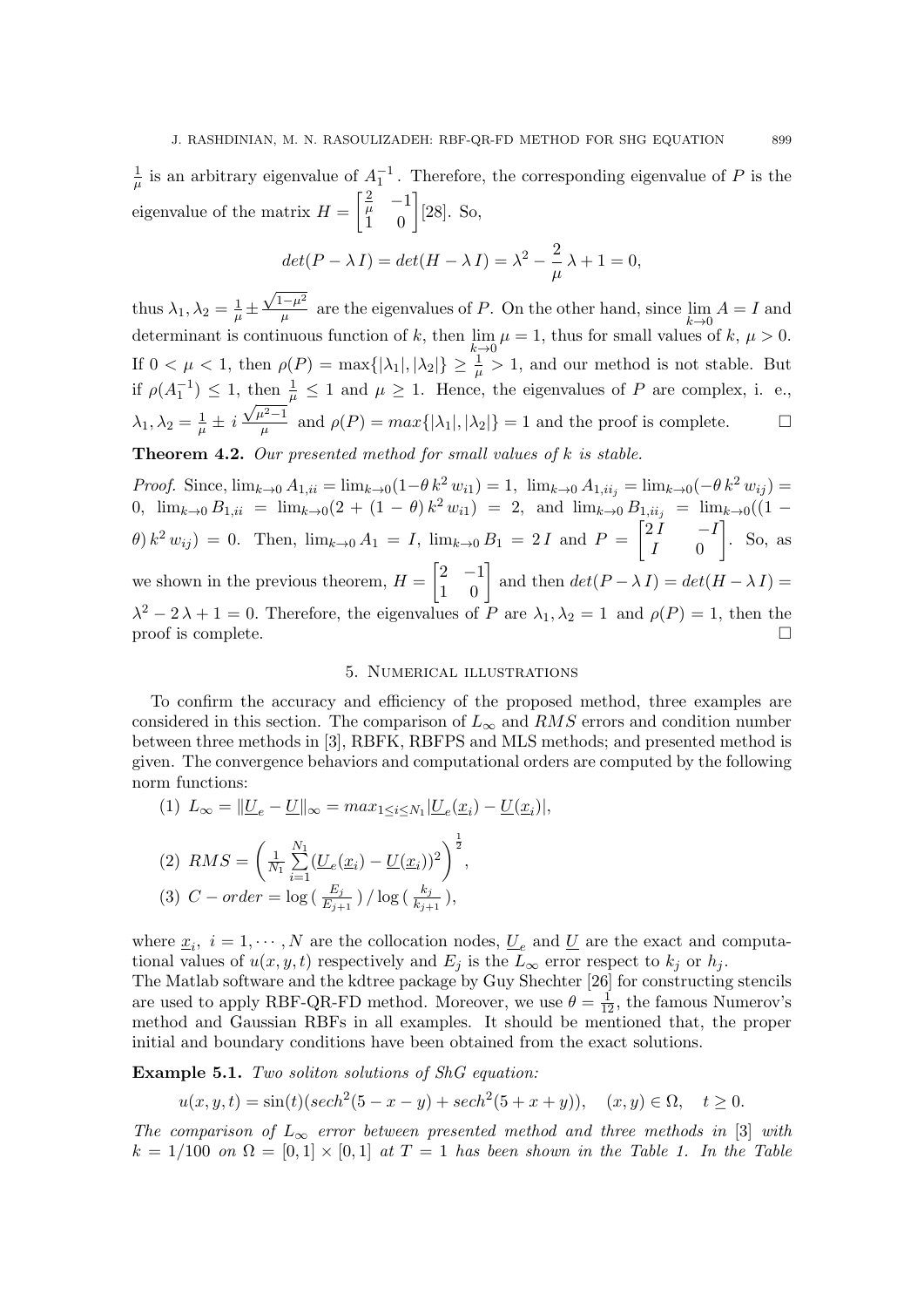

FIGURE 1. Considered domains.

2, the effect of the number of stencil nodes  $(n_s)$ , for example 5.1 has been reported. It is clear from the Table 2 that by increasing  $n_s$ , the accuracy increases. The graphs of approximation solutions and point-wise errors of presented method on domains  $\Omega_1$  and  $\Omega_2$ (Fig. 1) at  $T = 1$  and 10 have been shown in Fig. 2. They have confirmed the ability of accuracy and geometrical flexibility of RBF-QR-FD method.

TABLE 1. Errors and computational order with  $k = 1/100$ ,  $\epsilon = 0.4$  and  $n_s = 49$ on  $[0, 1] \times [0, 1]$  at  $T = 1$  for Example 5.1.

| h    | MLS.             |          | <b>RBFK</b>           | <b>RBFPS</b> |                       |            | RBF-QR-FD      |                          |
|------|------------------|----------|-----------------------|--------------|-----------------------|------------|----------------|--------------------------|
|      | $L_{\infty}$     | C-order  | $L_{\infty}$          | C-order      | $L_{\infty}$          | C-order    | $L_{\infty}$   | C-order                  |
| 1/5  | $2.7839E - 03 =$ |          | $2.5885E - 03 =$      |              | $2.5885E - 03$        | $\sim$ $-$ | $2.5574e - 06$ | $\overline{\phantom{a}}$ |
| 1/10 | $2.0984E - 04$   | 3.7297   | $6.6647E - 04$        | 1.9575       | $6.6647E - 04$        | 1.9575     | $1.9088e - 06$ | 0.4220                   |
| 1/15 | $5.3085E - 05$   | - 3.3898 | $2.3284E - 04$ 2.5937 |              | $2.3284E - 04$ 2.5937 |            | $6.8233e - 07$ | 2.5371                   |
| 1/20 | $4.1188E - 05$   | 0.8820   | $8.7058E - 05$ 3.4197 |              | $8.7056E - 05$ 3.4197 |            | $4.7970e - 07$ | 1.2248                   |
| 1/25 | $3.5431E - 05$   | 0.6747   | $4.3493E - 05$ 3.1099 |              | $4.3093E - 05$ 3.1513 |            | $1.8391e - 07$ | 4.2964                   |

TABLE 2. Condition number and  $L_{\infty}$  and RMS errors of Example 5.1 at  $T = 1$  on  $[-5, 5] \times [-5, 5]$  with  $h = 1/10$ ,  $k = 1/100$ , and  $\epsilon = 0.8$  for different values of  $n_s$ .

| $n_{\rm s}$    | Cond(A) | $L_{\infty}$            | RMS                     |
|----------------|---------|-------------------------|-------------------------|
| 5 <sub>5</sub> | 1.0075  | $7.6751 \times 10^{-1}$ | $2.5836 \times 10^{-1}$ |
| 9              | 1.0110  | $1.4354 \times 10^{-3}$ | $5.1756 \times 10^{-4}$ |
| 13             | 1.0111  | $1.4119 \times 10^{-3}$ | $4.8003 \times 10^{-4}$ |
| 21             | 1.0134  | $6.4790 \times 10^{-5}$ | $2.1029 \times 10^{-5}$ |
| 25             | 1.0117  | $6.5054 \times 10^{-5}$ | $2.2411 \times 10^{-5}$ |
| 29             | 1.0140  | $6.6405 \times 10^{-5}$ | $1.6405 \times 10^{-5}$ |
| 37             | 1.0191  | $2.7414 \times 10^{-5}$ | $6.3192 \times 10^{-6}$ |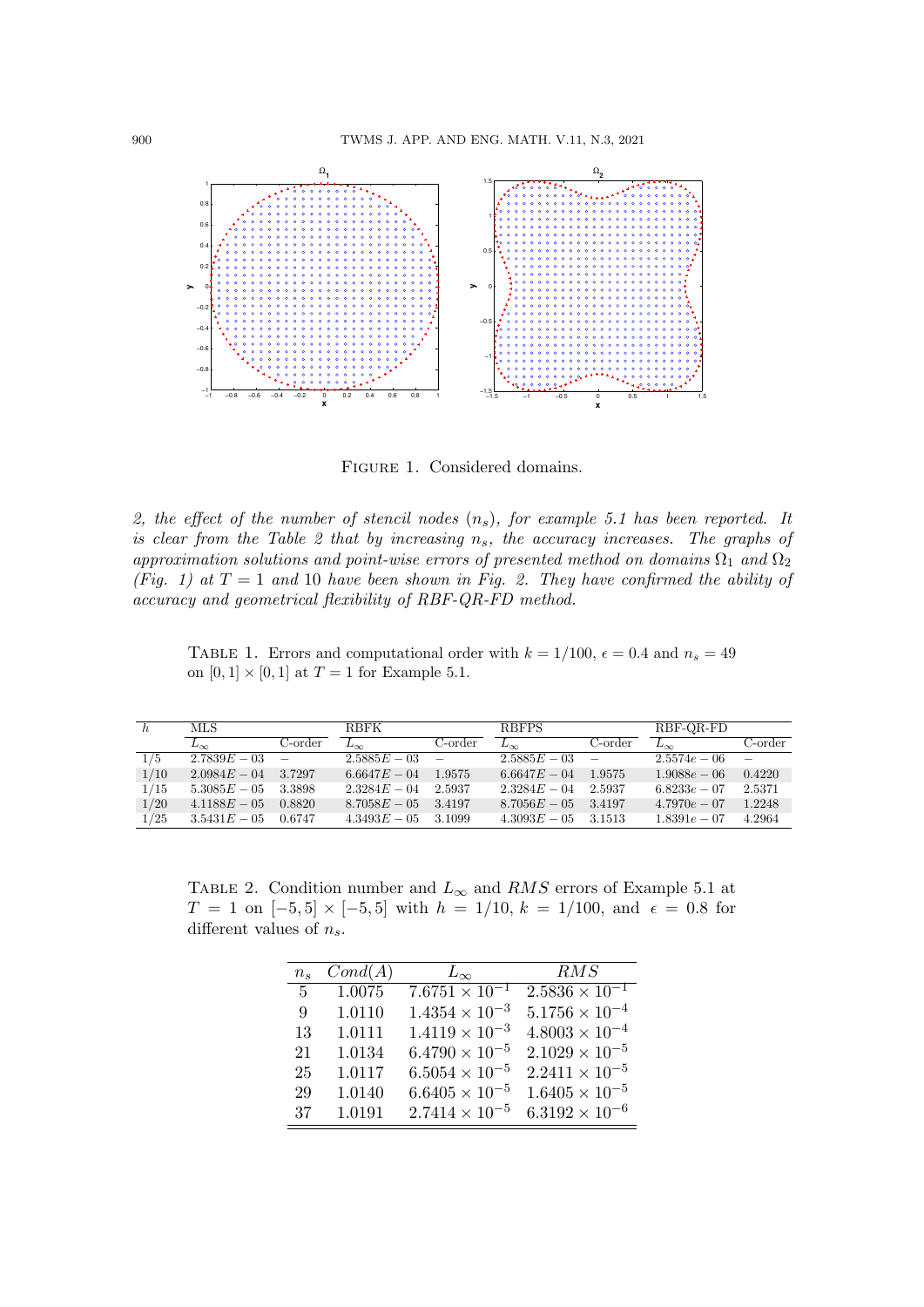

Figure 2. Graphs of approximatin solutions (left) and errors (right) using the RBF-QR-FD method with  $\epsilon = 0.4$ ,  $r = 2$ , and  $k = 1/100$  on  $\Omega_1$  (up) and  $\Omega_2$  (down) for example 5.1 at  $T = 1$ , 10.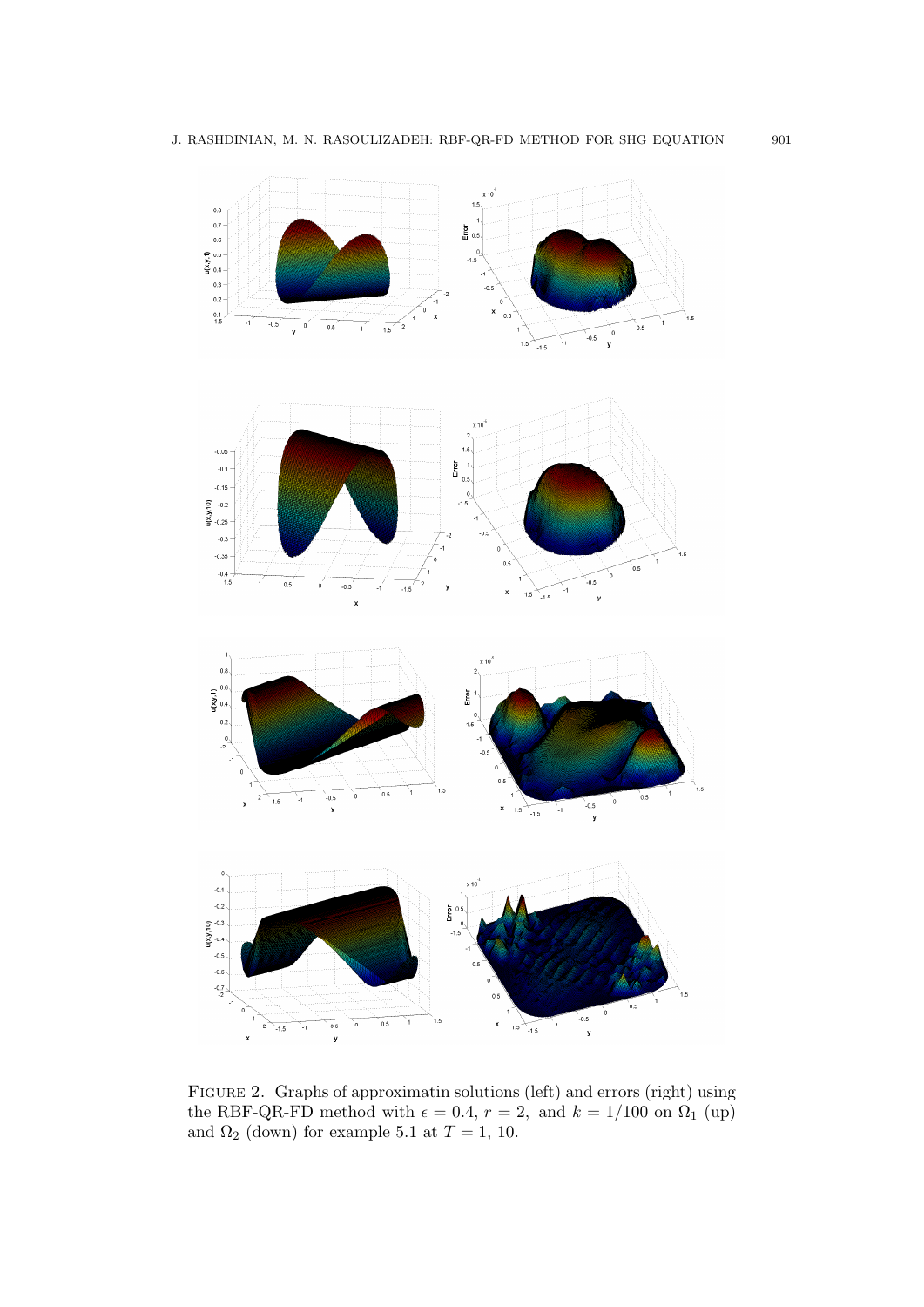TABLE 3.  $L_{\infty}$  error and computational order of Example 5.2 with  $h = 1/5$ ,  $\epsilon =$ 0.4 on  $[0, 1] \times [0, 1]$  at  $T = 1$ .

| $\mathbf{k}$ | MLS.             |         | <b>RBFK</b>      | <b>RBFPS</b>     |                  |         | RBF-QR-FD      |                          |
|--------------|------------------|---------|------------------|------------------|------------------|---------|----------------|--------------------------|
|              | $L_{\infty}$     | C-order | $L_{\infty}$     | $C\text{-order}$ | $L_{\infty}$     | C-order | $L_{\infty}$   | $C$ -order               |
| 1/10         | $1.7749E - 02 =$ |         | $1.8527E - 05 =$ |                  | $1.8527E - 02 =$ |         | $3.7588E - 03$ | $\overline{\phantom{m}}$ |
| 1/20         | $1.2346E - 02$   | 0.5237  | $1.2221E - 02$   | 0.6003           | $1.2221E - 02$   | 0.6003  | $7.7368E - 04$ | 2.2805                   |
| 1/40         | $1.0716E - 02$   | 0.2043  | $1.1512E - 02$   | 0.8622           | $1.1512E - 02$   | 0.8622  | $2.2157E - 04$ | 1.8040                   |
| 1/80         | $6.7502E - 03$   | 0.6668  | $7.6602E - 03$   | 0.5877           | $7.6602E - 03$   | 0.5877  | $4.5700E - 05$ | 2.2775                   |
| 1/160        | $3.6208E - 03$   | 0.8986  | $4.2924E - 03$   | 0.8356           | $4.2924E - 03$   | 0.8356  | $1.5232E - 05$ | 1.5851                   |
| 1/320        | $1.7386E - 03$   | 1.0584  | $2.1401E - 03$   | 1.0041           | $2.1401E - 03$   | 1.0041  | $1.1999E - 05$ | 0.3442                   |
| 1/640        | $7.5607E - 04$   | 1.0544  | $2.9170E - 04$   | 1.6748           | $2.9170E - 04$   | 1.6748  | $1.1504E - 05$ | 0.0608                   |

TABLE 4.  $L_{\infty}$  error and condition number of Example 5.2 with  $k = 1/100$ ,  $\epsilon =$ 0.4 and  $n_s = 29$  on  $[0, 1] \times [0, 1]$  at  $T = 1$ .

| h    | MLS.           |              | <b>RBFK</b>                | <b>RBFPS</b> |                | RBF-QR-FD |                 |         |
|------|----------------|--------------|----------------------------|--------------|----------------|-----------|-----------------|---------|
|      | $L_{\infty}$   | Cond $(A)$   | $L_{\infty}$               | Cond(A)      | $L_{\infty}$   | Cond(A)   | $L_{\infty}$    | Cond(A) |
| 1/5  | $5.6015E - 03$ | $7.71E + 04$ | $3.4571E - 03$             | $3.45E + 2$  | $3.4571E - 03$ | 1.25      | $2.3804E - 0.5$ | 1.0045  |
| 1/10 | $8.4393E - 03$ | $6.02E + 07$ | $6.4590E - 04$             | $1.75E + 3$  | $6.4590E - 04$ | -1.57     | $3.6668E - 05$  | 1.0614  |
| 1/15 | $9.1597E - 03$ | $1.66E + 10$ | $2.9539E - 04$             | $2.95E + 4$  | $2.9539E - 04$ | $-2.10$   | $5.2778E - 05$  | 1.0408  |
| 1/20 | $9.3619E - 03$ | $3.02E + 11$ | $1.5029E - 05$             | $1.50E + 4$  | $1.5029E - 05$ | 3.50      | $3.4312E - 05$  | 1.0760  |
| 1/25 | $9.3872E - 03$ | $2.08E + 12$ | $8.9040E - 05$ $8.90E + 5$ |              | $8.9040E - 05$ | -4.97     | $4.0460E - 05$  | 1.1155  |

TABLE 5.  $L_{\infty}$  error and computational order of Example 5.3 with  $r = 10$ ,  $n_s =$ 25,  $\epsilon = 0.2$  and  $h = 1/5$  on  $[0, 1] \times [0, 1]$  at  $T = 1$ .

| $\kappa$ | MLS            |                          | <b>RBFK</b>    | <b>RBFPS</b>             |                | RBF-OR-FD  |                |         |
|----------|----------------|--------------------------|----------------|--------------------------|----------------|------------|----------------|---------|
|          | $L_{\infty}$   | C-order                  | $L_{\infty}$   | C-order                  | $L_{\infty}$   | C-order    | $L_{\infty}$   | C-order |
| 1/10     | $1.3740E - 05$ | $\overline{\phantom{a}}$ | $1.6663E - 05$ | $\overline{\phantom{a}}$ | $1.6663E - 05$ | $\sim$     | $1.5272e - 05$ | $\sim$  |
| 1/20     | $6.9876E - 06$ | 0.9751                   | $1.3368E - 05$ | 0.3179                   | $1.3368E - 05$ | 0.3179     | $1.2727e - 06$ | 3.5849  |
| 1/40     | $3.6663E - 06$ | 0.9305                   | $1.1598E - 05$ | 0.2049                   | $1.1598E - 05$ | 0.2049     | $2.2409e - 07$ | 2.5057  |
| 1/80     | $2.6158E - 06$ | 0.4871                   | $1.0568E - 05$ | 0.1342                   | $1.0568E - 05$ | 0.1342     | $5.6507e - 08$ | 1.9876  |
| 1/160    | $2.0845E - 06$ | 0.3276                   | $1.0201E - 05$ | 0.0509                   | $1.0201E - 05$ | 0.0509     | $5.6491e - 08$ | 0.0004  |
| 1/320    | $1.8165E - 06$ | 0.1985                   | $1.0626E - 05$ | $-0.05889$               | $1.0626E - 05$ | $-0.05889$ | $5.6020e - 08$ | 0.0121  |

TABLE 6.  $L_{\infty}$  error and condition number of Example 5.3 with  $r = 1, n_s =$ 13,  $\epsilon = 0.2$  and  $k = \frac{1}{320}$  on  $[0, 1] \times [0, 1]$  at  $T = 1$ .

| h    | MLS.                        |              | <b>RBFK</b>                |              | <b>RBFPS</b>        |         | RBF-OR-FD      |         |
|------|-----------------------------|--------------|----------------------------|--------------|---------------------|---------|----------------|---------|
|      | $L_{\infty}$                | Cond $(A)$   | $L_{\infty}$               | Cond(A)      | $L_{\infty}$        | Cond(A) | $L_{\infty}$   | Cond(A) |
| 1/5  | $1.8165E - 06$              | $7.96E + 04$ | $1.0625E - 05$             | $5.23E + 3$  | $1.0626E - 05$      | 1.00    | $8.6020e - 08$ | 1.00    |
| 1/10 | $3.7664E - 07$              | $7.09E + 07$ | $6.6476E - 05$             | $1.54E + 6$  | $4.6476E - 06$      | 1.02    | $3.1998e - 08$ | 1.00    |
| 1/15 | $3.8692E - 07$              | $2.55E + 9$  | $1.6958E - 06$ $2.73E + 8$ |              | $1.6958E - 06$ 1.04 |         | $3.2020e - 08$ | 1.00    |
| 1/20 | $4.0596E - 07$              | $2.88E + 10$ | $6.2424E - 07$             | $3.88E + 10$ | $6.2434E - 07$      | 1.07    | $4.9050e - 08$ | 1.00    |
| 1/25 | $4.1466E - 07$ $1.78E + 11$ |              | $4.0442E - 07$             | $4.86E + 12$ | $4.0359E - 07$ 1.12 |         | $4.5245e - 08$ | 1.01    |

Example 5.2. Elliptical ring soliton solution of ShG equation:

$$
u(x, y, t) = 4 \tan^{-1}(exp(t + \frac{1}{6}\sqrt{36 + 30x^2 + 12xy + 30y^2})), \quad (x, y) \in \Omega, \quad t \ge 0.
$$

In the Table 3, the comparison of  $L_{\infty}$  errors and computational order between the presented method and methods in [3] for some values of k and  $h = 1/5$  on [0, 1] has been presented for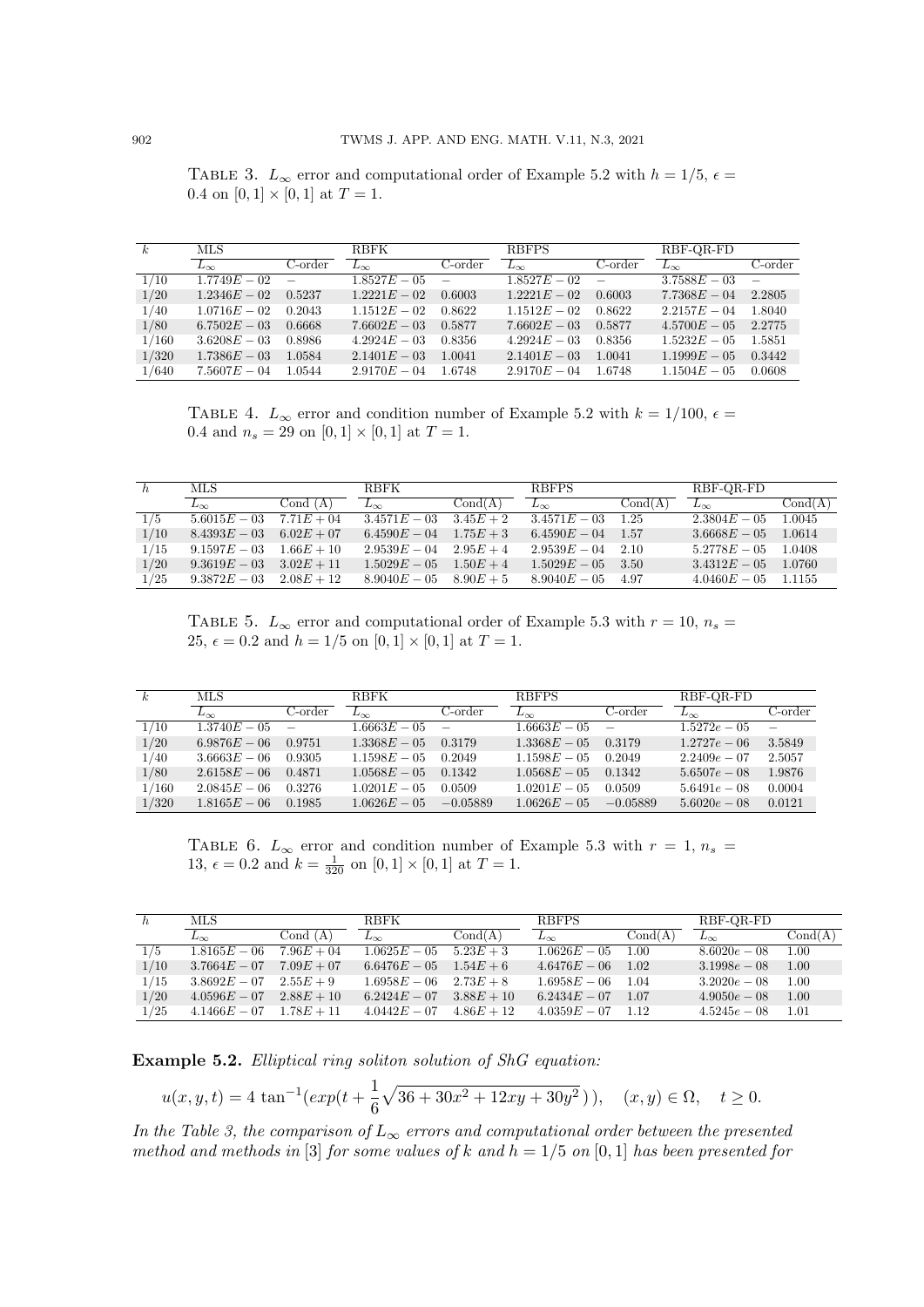example 5.2. The condition numbers and errors has been reported in the Table 4. Tables 3 and  $\ddagger$  shown that the presented method is more well-conditioned than the methods in [3].

### Example 5.3. Collision of four circular solitons of ShG equation:

$$
u(x,y,t) = \tan^{-1}(exp(t+2.29\sqrt{r+(x+3)^2+(y+3)^2})) + \tan^{-1}(exp(t+2.29\sqrt{r+(x+3)^2+(y-3)^2})) + \tan^{-1}(exp(t+2.29\sqrt{r+(x-3)^2+(y+3)^2})) + \tan^{-1}(exp(t+2.29\sqrt{r+(x-3)^2+(y-3)^2})), (x,y) \in \Omega, t \ge 0.
$$

The comparison of  $L_{\infty}$  errors, computational order and condition number of system matrix between presented method and methods in [3], have been shown in the Tables 5 and 6. These Tables shown that it is more well conditioned than the methods in [3].

## 6. Conclusion

In this work, the stable computation for numerical solution of the ShG equations using collocation method based on RBF-QR-FD has been presented. The stability analysis of this method has been proved. The efficiency of this technique was tested by three examples. The numerical results given in the previous section demonstrate a good accuracy of this method and a significant improvement in camparision with the methods in [3]. In the linear system of the RBF-QR-FD method, the sparse and  $n<sub>s</sub>$  diagonal matrices with well conditions has been observed. So, the number of nodes can be increased to some extent.

#### **REFERENCES**

- [1] Albeverio, S., Høegh-Krohn, R., (1981), Stochastic methods in quantum field theory and hydrodynamics, Phys. Rep., 77(3), pp. 193–214.
- [2] Bayona, V., Moscoso, M., Carretero, M., Kindelan, M., (2010), RBF-FD formulas and convergence properties, J. Comput. Phys., 229(22), pp. 8281–8295.
- [3] Dehghan, M., Abbaszadeh, M., Mohebbi, A., (2015), The numerical solution of the two–dimensional sinh-gordon equation via three meshless methods, Eng. Anal. Bound. Elem., 51, pp. 220–235.
- [4] Dehghan, M., Mohammadi, V., (2017), A numerical scheme based on radial basis function finite difference (RBF-FD) technique for solving the high-dimensional nonlinear schrödinger equations using an explicit time discretization: Runge–kutta method, Comput. Phys. Commun., 217, pp. 23–34.
- [5] Dereli, Y., Irk, D., Dağ, İ., (2009), Soliton solutions for nls equation using radial basis functions, Chaos. Soliton. Fract., 42(2), pp. 1227–1233.
- [6] Fasshauer, G. E., (2007), Meshfree Approximation Methods with Matlab, 6, World Scientific publications.
- [7] Fornberg, B., Larsson, E., Flyer, N., (2011), Stable computations with gaussian radial basis functions, SIAM J. Sci. Comput., 33(2), pp. 869–892.
- [8] Fornberg, B., Piret, C., (2007), A stable algorithm for flat radial basis functions on a sphere, SIAM J. Sci. Comput., 30(1), pp. 60–80.
- [9] Fu, Z., Liu, S., Liu, S., (2004), Exact solutions to double and triple sinh-gordon equations, Z. Naturforsch. C., A 59(12), pp. 933–937.
- [10] Fu, Z. J., Xi, Q., Ling, L., Cao, C. Y., (2017), Numerical investigation on the effect of tumor on the thermal behavior inside the skin tissue, Int. J. Heat. Mass. Tran., 108, pp. 1154–1163.
- [11] Larsson, E., Lehto, E., Heryudono, A., Fornberg, B., (2013), Stable computation of differentiation matrices and scattered node stencils based on gaussian radial basis functions, SIAM J. Sci. Comput., 35(4), pp. A2096–A2119.
- [12] Lin, J., Chen, CS., Liu, CS. and Lu, J., (2016), Fast simulation of multi-dimensional wave problems by the sparse scheme of the method of fundamental solutions, Comput. Math. Appl., 72(3), pp. 555–567.
- [13] Lin, J., Reutskiy, S. Y., Lu, J., (2018), A novel meshless method for fully nonlinear advection– diffusion-reaction problems to model transfer in anisotropic media, Appl. Math. Comput., 339, pp. 459–476.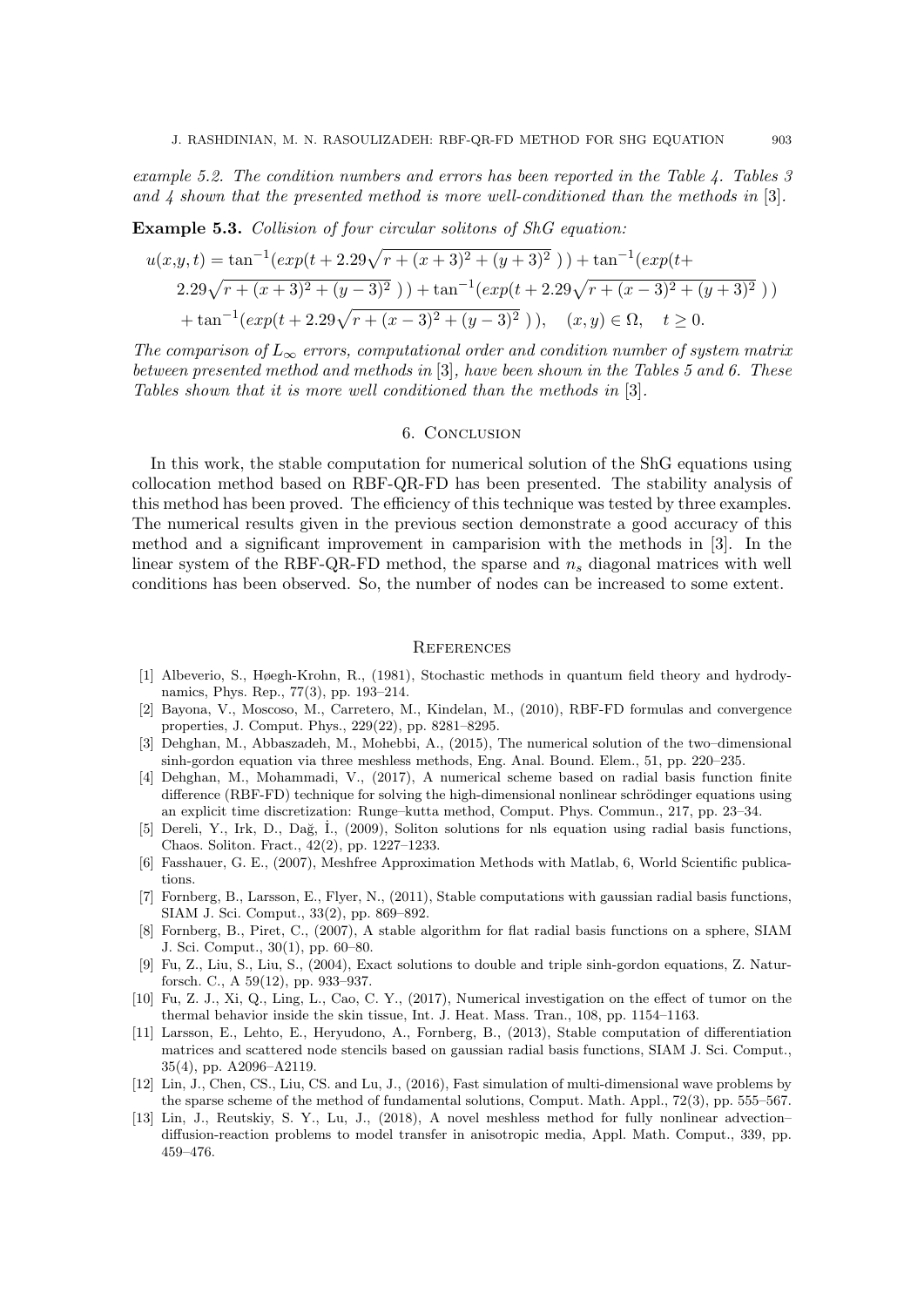- [14] Lin, J., Zhang, C., Sun, L. and Lu, J., (2018), Simulation of seismic wave scattering by embedded cavities in an elastic half-plane using the novel singular boundary method, Adv. Appl. Math. Mech., 10(2), pp. 322–342.
- [15] Martin, B., Fornberg, B., (2017), Using radial basis function-generated finite differences (RBF-FD) to solve heat transfer equilibrium problems in domains with interfaces, Eng. Anal. Bound. Elem., 79, pp. 38–48.
- [16] Micchelli, Charles, A., (1984), Interpolation of scattered data: distance matrices and conditionally positive definite functions, Approximation theory and spline functions, Springer, pp. 143–145.
- [17] Mohanty, RK. and Singh, S., (2011), A new high-order approximation for the solution of two-spacedimensional quasilinear hyperbolic equations, Adv. Math. Phys., 2011 , Article ID 420608, 22 pages.
- [18] Mohanty, RK. and Kumar, R., (2014), A new fast algorithm based on half-step discretization for one space dimensional quasilinear hyperbolic equations, Appl. Math. Comput., 244, pp. 624–641.
- [19] Mohanty, RK. and Khurana, G., (2017), A new fast numerical method based on off-step discretization for two-dimensional quasilinear hyperbolic partial differential equations, Int. J. Comp. Meth-Sing., 14(3), pp. 1750031, 1–27.
- [20] Mohanty, RK. and Khurana, G., (2019), A new high accuracy cubic spline method based on half-step discretization for the system of 1D non-linear wave equations, Eng. Computation., 36(3), pp. 930–957.
- [21] Nikan, O., Golbabai, A., Nikazad, T, (2019), Solitary wave solution of the nonlinear KdV-Benjamin-Bona-Mahony-Burgers model via two meshless methods. Eur. Phys. J., 134(7), pp. 367–382.
- [22] Nikan, O., Machado, J. T., Golbabai, A. and Nikazad, T., (2019), Numerical investigation of the nonlinear modified anomalous diffusion process. Nonlinear Dyn., 97(4) pp. 2757–2775.
- [23] Rashidinia, J., Rasoulizadeh, M. N., (2019), Numerical methods based on radial basis functiongenerated finite difference (RBF-FD) for solution of GKdVB equation, Wave Motion., 90, pp. 152–167.
- [24] Safdari-Vaighani, A., Mahzarnia, A., (2015), The evaluation of compound options based on rbf approximation methods, Eng. Anal. Bound. Elem., 58, pp. 112–118.
- [25] Sarra, S. A., (2005), Adaptive radial basis function methods for time dependent partial differential equations, Appl. Numer. Math., 54(1), pp. 79–94.
- Shechter, G., (2004), Matlab package kdtree.
- [27] Sirendaoreji, S. J., Jiong, S., (2002), A direct method for solving sinh-gordon type equation, Phys. Lett. A., 298(2-3), pp. 133–139.
- [28] Smith, G. D., (1985), Numerical solution of partial differential equations, finite difference methods, Oxford university press.
- [29] Wazwaz, A. M., (2006), Exact solutions for the generalized sine-gordon and the generalized sinhgordon equations, Chaos. Soliton. Fract., 28(1), pp. 127–135.
- [30] Wazwaz, A. M., (2007), A variable separated ode method for solving the triple sine-gordon and the triple sinh-gordon equations, Chaos. Soliton. Fract., 33(2), pp. 703–710.
- [31] Wazwaz, A. M., (2012), One and two soliton solutions for the sinh–gordon equation in  $(1+1)(2+1)$ and (3+ 1) dimensions, Appl. Math. Lett., 25(12), pp. 2354–2358.
- [32] Wright, G. B., Fornberg, B., (2006), Scattered node compact finite difference-type formulas generated from radial basis functions, J. Comput. Phys., 212(1), pp. 99–123.



Jalil Rashidinia has been a professor in applied mathematics at the School of Mathematics, Iran University of Science and Technology (IUST), Narmak, Tehran, Iran, since 1999. He has published more than 100 research papers in various international journals. His research interests are applied mathematics, numerical analysis, numerical solution of ODE, PDE, integral equations and spline approximations. He has supervised about 100 master theses and 10 doctoral theses. .